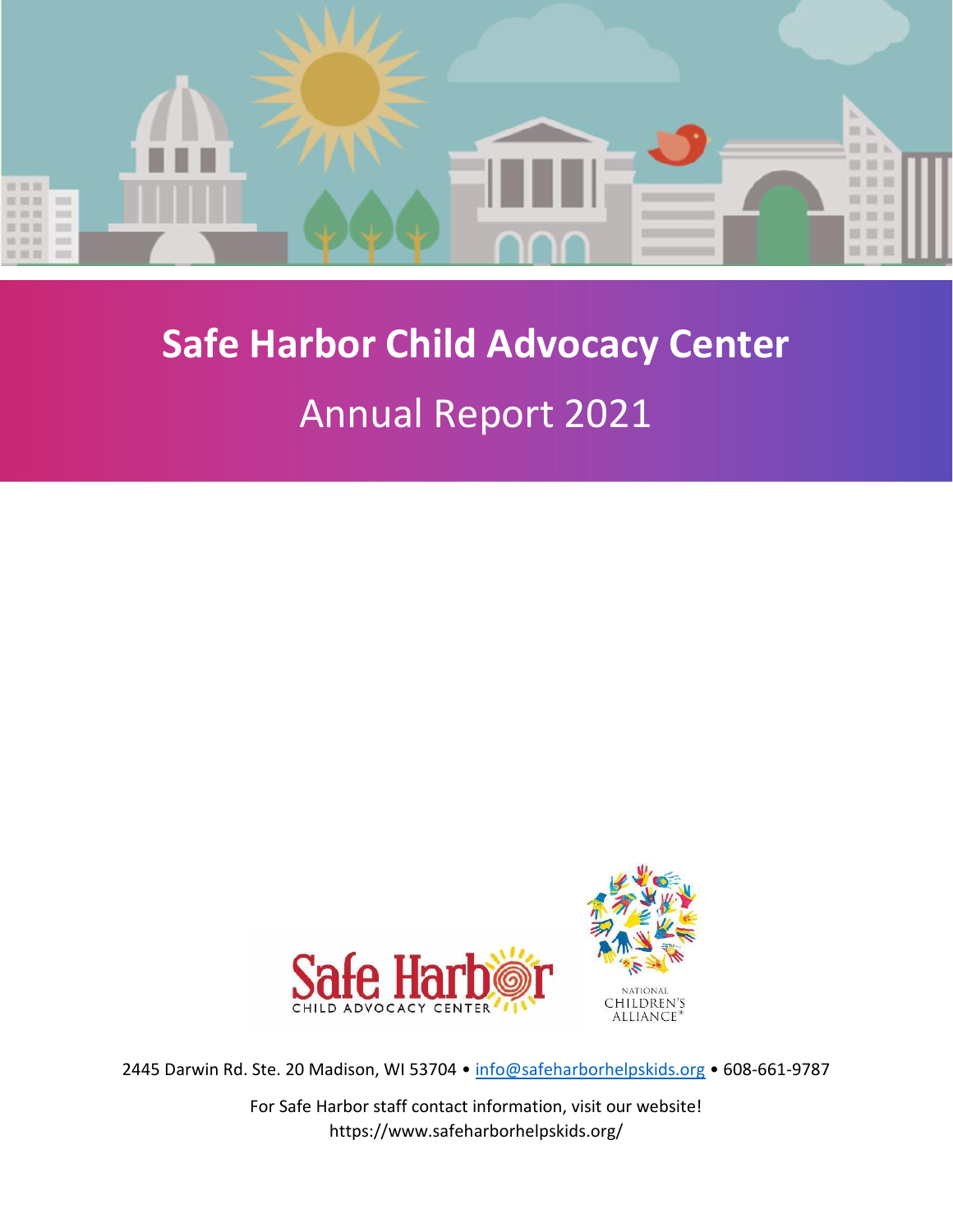## **A Message from Leadership**

#### Dear Friends,

After an anticipated quieting of activities in 2020, we came roaring back in 2021 with Safe Harbor serving over 400 children, more than ever to date. Our Family Advocates served 436 caregivers, providing over 1,900 advocacy contacts to assist with immediate needs, mental health referrals, and crisis counseling. Our work is essential, and is always provided in person.

In 2021, as children had more contact with mandatory reporters (adults outside of the home who must report disclosures of abuse), there was a 25% increase in referrals to Safe Harbor. We also saw an increase in severity of physical abuse, as well as an increase in drug endangered children, as the opioid epidemic reaches new heights.

This reality can be discouraging and painful. But our tenacious, kind, and skilled staff know that we make a critical difference as we provide trauma-informed forensic interviews and advocacy, guiding children and families onto the path of healing and justice. We do this with the invaluable partnership of law enforcement, child protective services, forensic health care, and mental health professionals. Together, we work as a team to minimize the trauma of children who have suffered abuse. We feel inspired by the courage and resilience we see every day.

Safe Harbor, the only Child Advocacy Center in Dane County, wouldn't be here without the support of our all-volunteer Board of Directors, and the generosity of private donors, foundations, and government funders. We are grateful to our community for ensuring that Safe Harbor is here to serve.

In peace,

Jeanife Binsburg

Jennifer Ginsburg, MSSW, LCSW Executive Director

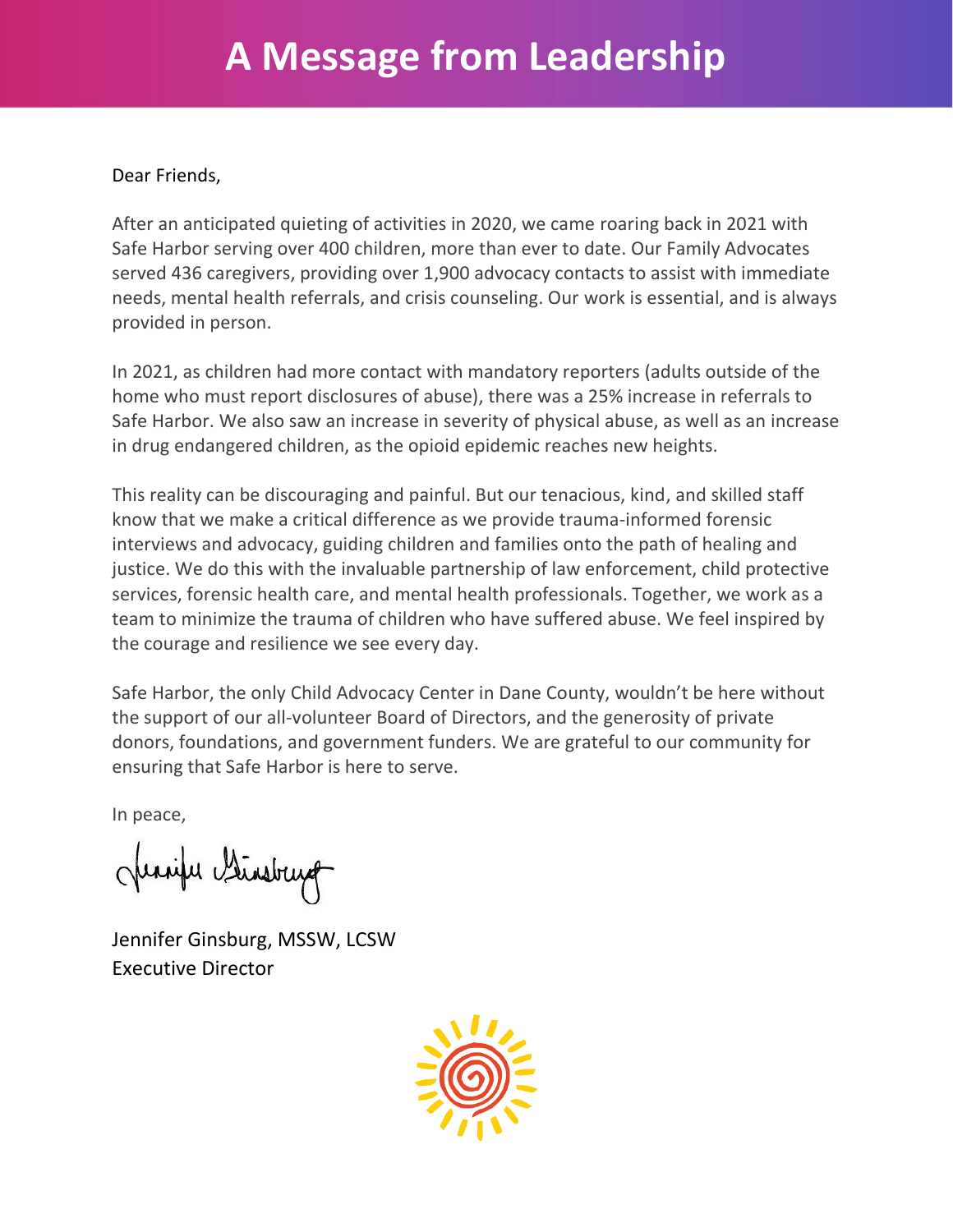## **Our Mission & Services**

### **OUR HISTORY**

Safe Harbor Child Advocacy Center opened in 1999. We are the only Child Advocacy Center in Dane County. There are 16 Child Advocacy Centers in Wisconsin and over 900 nationwide. Law enforcement, child protection, prosecutors, and medical providers come together to this single location to collaborate and ultimately reduce the number of times the child has to share and relive their story. Since opening our doors, we have served more than over 4,000 children and their families free of charge.

### **OUR MISSION**

Safe Harbor seeks to reduce the trauma to children who are victims of abuse or neglect or witnesses to crimes, by promoting the coordination of multidisciplinary investigations, conducting forensic interviews in a child-friendly environment, and providing ongoing advocacy to affected children and families.

### **OUR SERVICES**

Our services are engaged through referral from law enforcement or child protective services.

| <b>Forensic Interviews in a</b><br><b>Child-Friendly</b><br><b>Environment</b>                          | Safe Harbor provides a safe and friendly place for a child to talk about what has<br>happened to them. Safe Harbor forensic interviewers are highly trained in best<br>practice interviewing methods and child development. The forensic interview is<br>video recorded, so that the statement can be considered for use in court.                                                                                                                                                                                                                                                                                                                    |
|---------------------------------------------------------------------------------------------------------|-------------------------------------------------------------------------------------------------------------------------------------------------------------------------------------------------------------------------------------------------------------------------------------------------------------------------------------------------------------------------------------------------------------------------------------------------------------------------------------------------------------------------------------------------------------------------------------------------------------------------------------------------------|
| <b>Ongoing Advocacy to</b><br><b>Affected Children &amp;</b><br><b>Families</b><br><b>Promoting the</b> | Safe Harbor provides family advocacy services to non-offending caregivers of<br>children who are interviewed at Safe Harbor. Family Advocates provide support for<br>caregivers both at the time of the interview and on an ongoing basis. In addition,<br>Family Advocates can voice concerns of the caregiver to the investigative team.                                                                                                                                                                                                                                                                                                            |
|                                                                                                         | Family Advocates provide families with quick access to mental health services<br>through referral to immediate crisis counseling and/or longer term treatment.<br>Family Advocates assist the team and the family in considering and scheduling<br>important medical exams at Meriter's Forensic Nurse Examiners Program or the<br>UWHealth Child Protection Program at American Family Children's Hospital.<br>Many families who attend Safe Harbor are in need of basic resources. Family<br>Advocates connect families with Emergency Assistance funds such as gas and<br>grocery gift cards, rental assistance, energy bill assistance, and more. |
| <b>Coordination of</b><br>Multidisciplinary<br><b>Investigations</b>                                    | Safe Harbor brings together a multidisciplinary team of professionals with the<br>philosophy that collaboration is essential for an effective investigation and<br>intervention process.                                                                                                                                                                                                                                                                                                                                                                                                                                                              |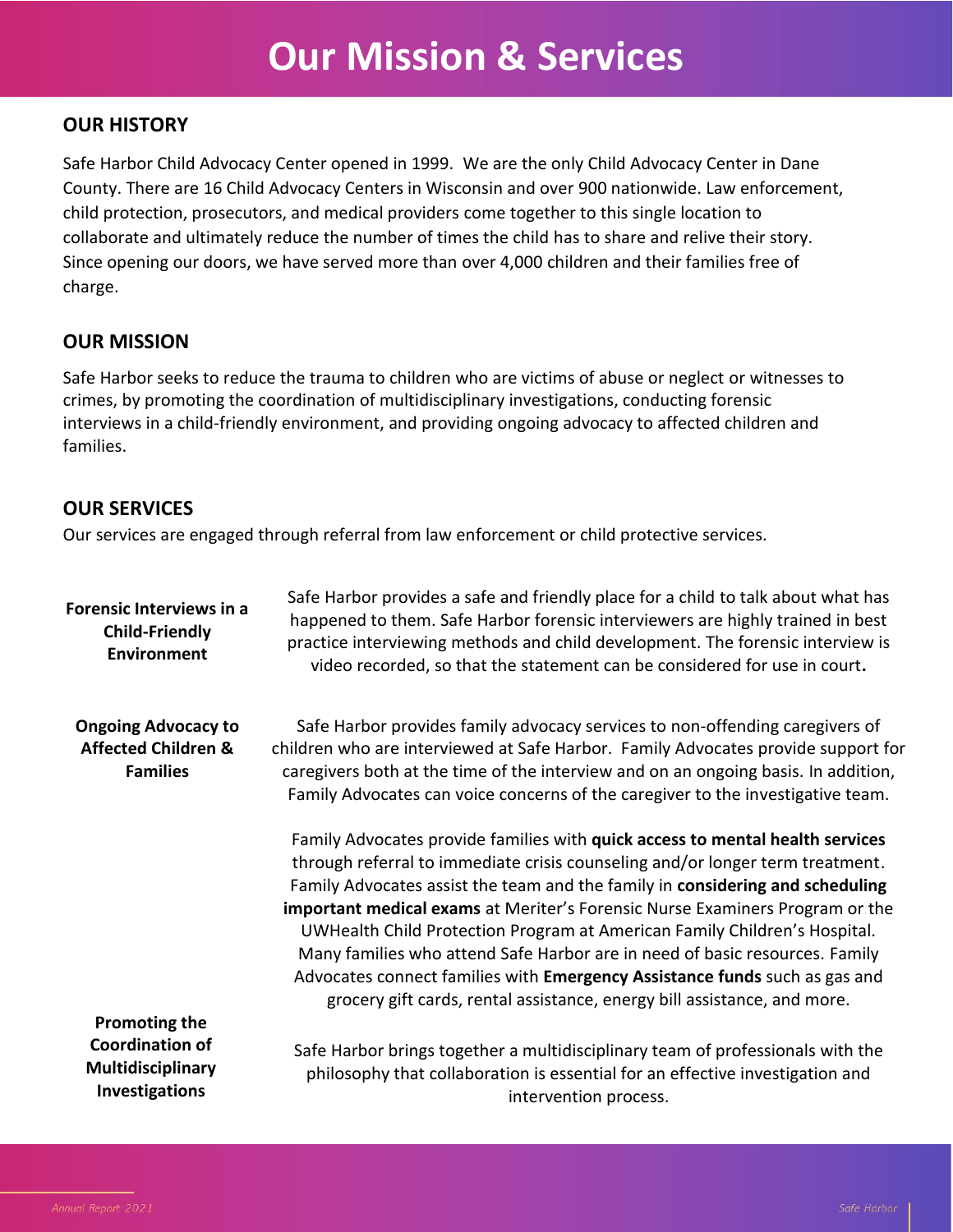## **Forensic Interviews**

Safe Harbor provided **403 child forensic interviews** in 2021. The chart below shows the number of interviews each year since Safe Harbor was founded.

## **Forensic Interviews of Children**



### **Types of Alleged Maltreatment**



The chart to the left illustrates the breakdown of forensic interviews at Safe Harbor in 2021 by maltreatment type. The vast majority of cases involve allegations of sexual abuse, followed by physical abuse, witness to violence, neglect, and drug endangered children cases.

The pie charts to the right show clients by age and race in 2021. The majority of abuse victims are 12 years old or younger. Based on mental health referrals, we observed that ~75% of clients identify as female and ~25% identify as male.

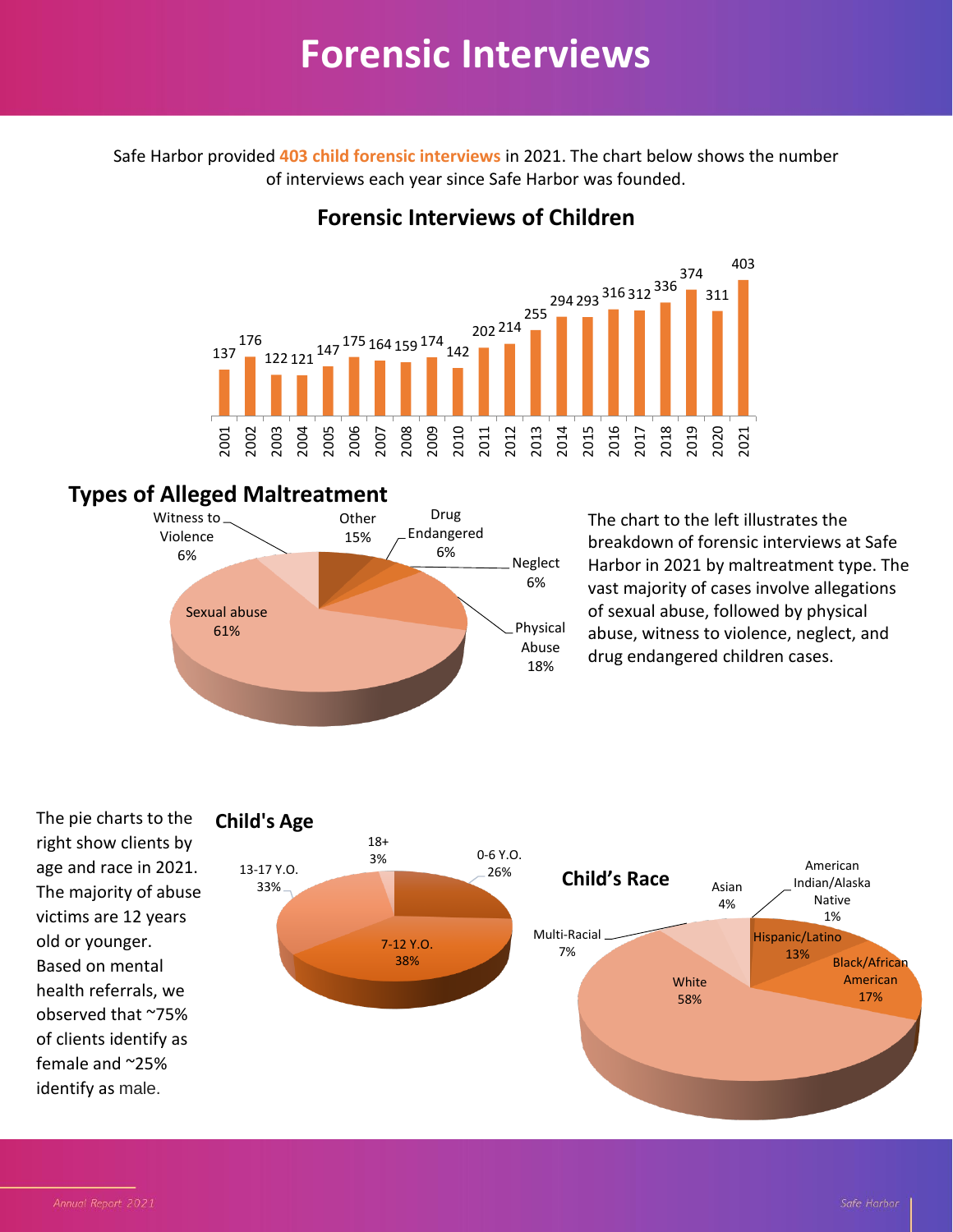## **Advocacy & the Team Response**

### **Family Advocacy**

**Family Advocates provided services to 426 caregivers** in 2021. This work entailed making **1,952 contacts** with caregivers over the course of 2021.

### **Referral to Mental Health Treatment**

A critical service to help traumatized children heal is trauma-focused mental health treatment. Safe Harbor facilitates and funds mental health assessments as well as crisis counseling for child abuse victims and their caregivers. These services are expedited, without barriers and geared specifically for traumatized children. **In 2021, Family Advocates made 164 referrals for mental health services**.



### **Protocol for the Multidisciplinary Team Response**

In addition to providing services, Safe Harbor coordinates county-wide best practice protocols. An important goal is to institutionalize best practices, so that there are clear standards and expectations for all the systems that come into play when child abuse is exposed. These protocols include child abuse response, drug endangered children, and commercial sex trafficking. Safe Harbor also coordinates monthly case reviews, to ensure that the protocols are being followed and the team is working together effectively.

### **Serving Surrounding Areas**





Safe Harbor serves Dane County. However, we also provide services to other counties as a courtesy if the child lives in Dane County or there is no Child Advocacy Center available in the county where the incident occurred. In 2021, Safe Harbor provided **120 courtesy interviews** for outside counties. Outside of Dane, the top 3 counties who accessed Safe Harbor in 2021 were Sauk, Juneau, and Richland.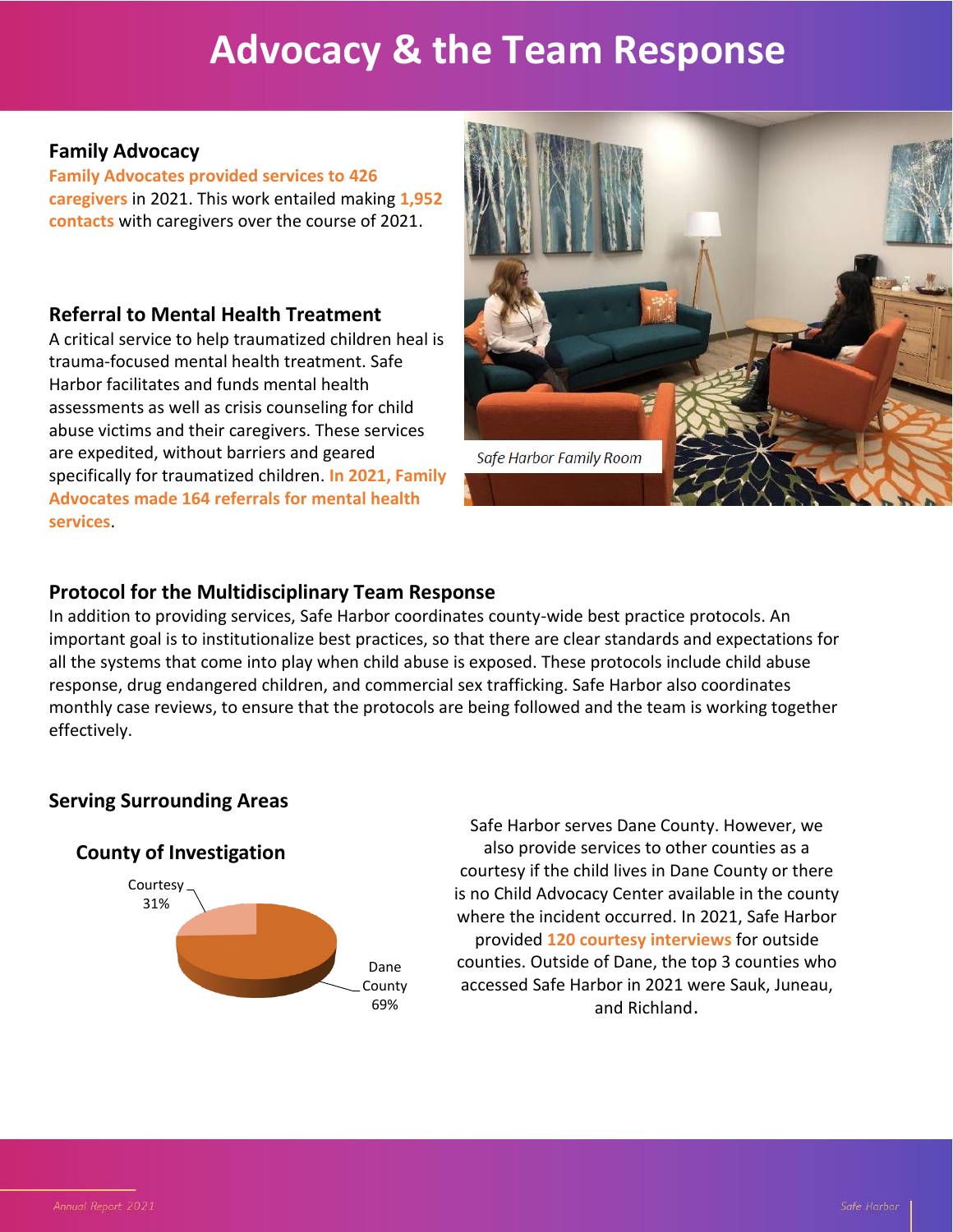## **Financial Report**

## **FY2021 (Oct 1 2020- Sep 30 2021)**

### **Support & Revenue**

As a non-profit, Safe Harbor is reliant on the generosity of the community to fulfill our mission. The graph to the right shows we are funded through grants, fundraising, and our community partners.

**Grant and contract Revenue:** \$555,913 [61%]

**Contributions:** \$196,339 [21%]

**Investment return, net:** \$91,554 [10%]

**Paycheck Protection Program Loan (forgiven):** \$73,600 [8%]

Interest income: \$4 [~.000004%]

**Total Support & Revenue: \$917,470**





### **Expenses**

As you can see to the left, the vast majority of our expenses go towards direct services for the children and families we serve. This is vital to providing support and a trauma-informed, healingfocused environment.

**Program Services:** \$545,009 [77%]

**Management and General:** \$98,803 [14%]

**Fundraising:** \$60,111 [8%]

**Total Expenses: \$703,923**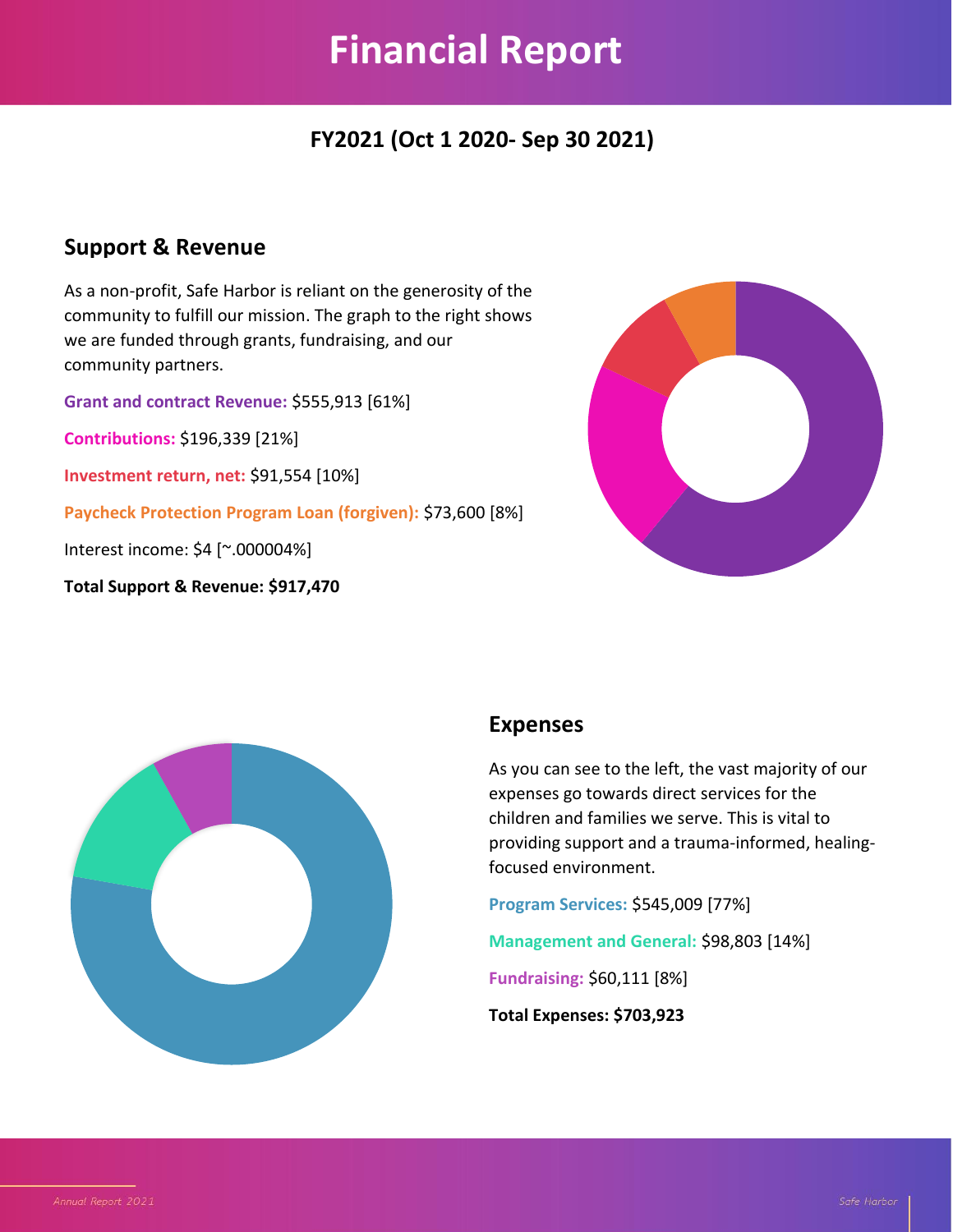## **2021 Financial Supporters**

#### *Government Contracts*

Dane County Department of Human Services State of Wisconsin Office of Crime Victim Services Wisconsin Department of Justice

### **Event Sponsors**

#### *Business/Foundation/Organization Sponsors*

AFSCME Dane County Professional Social Workers Local 2634 Balisle Family Law Boardman & Clark, LLP Borns Law Office LLC Colony Brands Foundation, Inc. CUNA Mutual Group DeWitt Law Firm LLP Fetch Rewards, Inc. Group Health Cooperative of South Central Wisconsin Madison Professional Police Officers Association Miner Barnhill & Galland, P.C. Numbers 4 Nonprofits Perkins Coie Pi Kappa Alpha Fraternity, Beta Xi Chapter TASC Give Back Foundation The Perkins Coie Foundation Wegner CPAs LLP

#### *Individual Sponsors*

Sarah Bloom-Gustafson Peter Davis Susan Goodwin & Al Fish Mary Beth Keppel Michael McDonald Maureen McGlynn Flanagan Meg McGrane Stephen Morton Andrew Petersen Theresa Roetter

### **Supporters**

#### *Business/Foundation/Organization Supporters*

Boeve Family Charitable Fund Epic Charitable Fund Lang Family Charitable Fund Lynch Family Giving Fund Madison Community Foundation Madison Investments Madison Rotary Foundation Park Towne Development Corp. Spa Pro LLC UW Hospitals & Clinics Authority Veridian Homes

#### *Individual Supporters*

Christine Ahern Detective Jesse Crowe Tom and Susan Alesia **Anna DeBruine** Elizabeth Allen Therese Dickson Zach Angerthal Michael Dickson Anne Arnesen Gordon Disch Carrie Astin Marianne Donelan Dr. Greg Avey Steve & Diane Donelan Melinda Bailey Eve & Joseph Dorman Mary & Mark Baker Jude & Phil Edmonds Noella Balestracci Laurie Elwell Jess Barrett **Anna Engelhart** Shannon Barry Christopher Engelke Joanne Becker Jeff Eral LaVonne Bennett **Oliver Eral** Natalie Benson Henry Eral Bonnie Benson Carla Eral Linda & Niles Berman Greg Esser Eugene & Marty Berman Michael Falk Kristen Bernard Carol Faynik Dawn Berney **Karen Felder** Lisa Bertram Fayme Filipiak David Bieranoski Kevin Flanagan Curtis Bjurlin Celsie Fluharty Brian & Mary Blanchard Cristina Follen Chris Boyd Mary Forsythe Kathleen Braun Gary & Deb Foster Christen Brockner Mary Frances Rowley Elizabeth Brownson John & Julie Franz Jason Buehrle **Dianel Brew Fuhrman** Jim & Katie Butman Javier Funk Rafael Caban Layla Gage Jarell Casper **Emily Gage** Brad Chandler Robert Gage Jacob Cherney **Zach Galvin** Kristi Cherney Jamie Gennrich Tim & Elly Chybowski<br>
Edward Gilkes Thomas Clark David Ginsburg Jamie Corey **Marshall Ginsburg** Cathy Cornell Sharon Godding Peggy Crooks-Mishacoff Tony Granato

Joel Bardsley **Regina & Bradley Endres**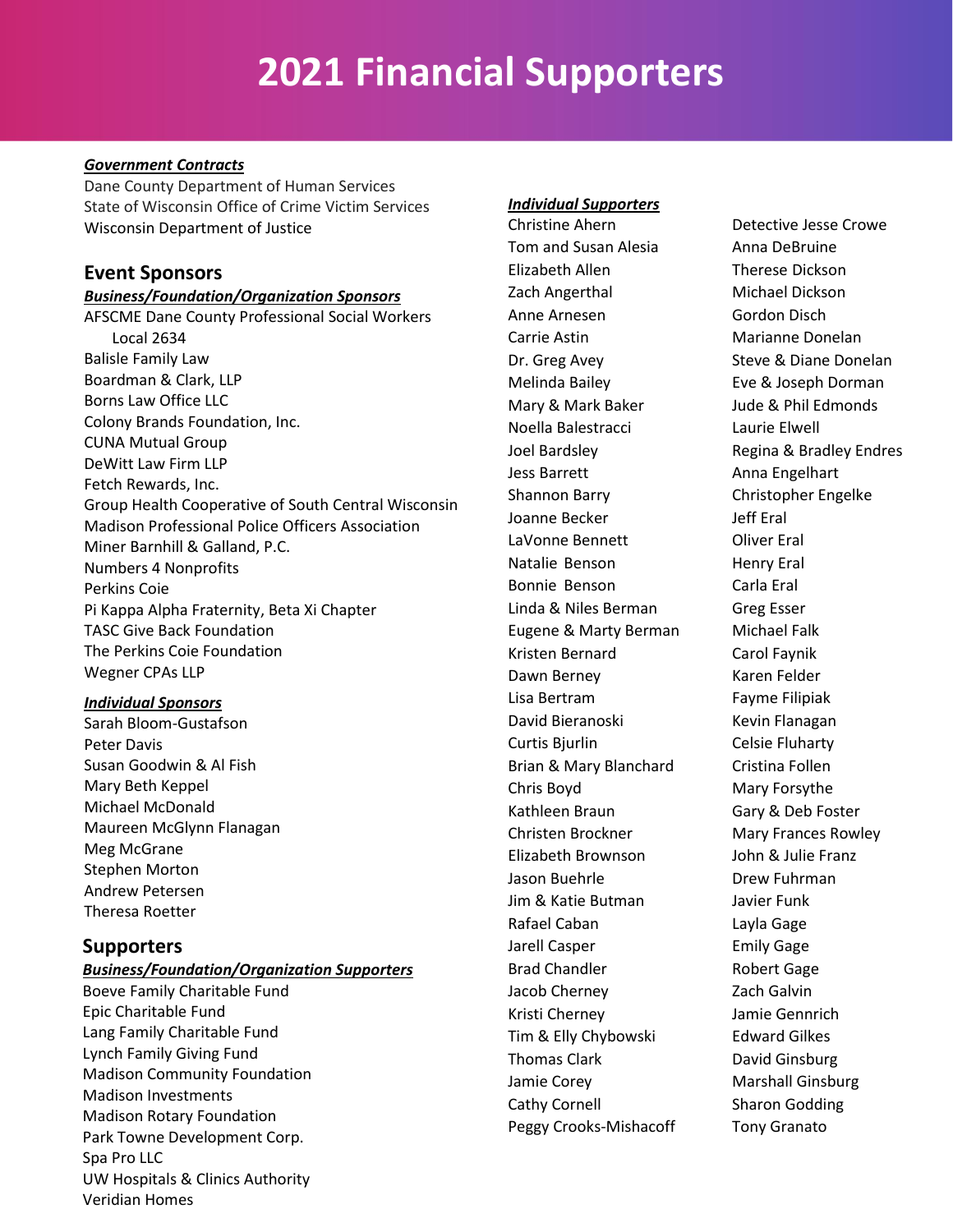#### *Individual Supporters*

Elizabeth Grande Schwahn Gavin & Vicky Grice Ralph & Claire Grunewald Janet Hagen Sean Hagert Shreedhar Hardikar Carol Hassemer Stephanie Hayden Carly Hebl Lisa Hebl Desiree Heimbecker Carol Heins-Daniels Shane & Meaghan Henry Stephanie Hilton TJ Holsen David Hubanks Andee Johnson Eric Johnson Brian & Julie Johnson John Judge Kyle Kaplan Joan Karis Brady Kates Tisha Kawahara Mary Beth Keppel & Michael Kepler Andrew Kessler Lisa Klein Vogel Susan Knowles Gary Kobs Kitty Kocol Ann Marie Kozol Carolyn Krause James Krogstad Fred Krueger Tracy Krueger Rod and Diana Lakes Michelle Lammers Dr. Gregory & Ann Landry Courtney Lanz Renee Lauber Bill Lazar Noa Lazar

Mona lazar Angella Lee Mark Levitt Jane Lewis Rachel Light David Link Amy Link Remy Lobo Jennifer Luther Laurie Lutz Erin Lye John Lye Marcia MacKenzie Tammy Madsen Meghan Maglente July Maglente Rodelo Maglente Kate Malkow Mary Malkow Jeffrey & Letitia Mann John Markson Kathleen Martin Debra Martin Billy Maybee Jr Theresa McClurg Nancy McGill Maureen McGlynn Flanagan Patricia McLean Brenda McNatt Todd McVey Barbara Meyer Sue Milch Anne Miner Jane Moorman Amelia Munson Erin Munson Ben Munson Robert & Julia Nale Nate Nardi Elizabeth Nardi Rachel Nelson David Nelson

Andy Nguyen Kathryn Nichol Kristin Noel Paul Norman Bernard & Nancy Nugent Hope Nye Liz Odgren Debora Olin Kyle Olsen Susan Oppenheimer Ismael Ozanne John & Verna Perkins Joe & Laura Peterson Kris Pflaging Kevin Pflaging Kristin Pille Jack Plasterer Ryan Poe-Gavlinski Andrea Poehling Janet Poff Tom Pope Katelyn Premo Mark Premo Laura President-Seeley Ray President-Seely Brian Quigley Wendy Raymond Barbara Reddeman Abby Redding Alexander Reid Dale & Caroll Reuter Merrilee Riley Gerald & Armella Ring Brent Ritchie Alison Ritchie Ami Rodland Vicki Ruchti Jennifer Rusch Robert & Theresa Sachse Diane Schlipper Adam Schrager Maureen Schuck John Schultz

Alyssa Shaffer Stephanie Skladzien Dannielle Smith Florian Smoczynski John & Sharon Soman Erik & Maureen Sorensen Andrea Spiker Stefanie Spohn Noel Stanton Sharon Stumbras Edith Sullivan Tom & Nancy Sundal Sam Thill Betsy Thill Jodie Thill Brian Thill Mary Thompson Patricia Titti-Garfoot Jen Tooley Bob & Anne Trunzo Matthew Tully Donna Ulteig Dirk Van Leeuwen Tom & Jennifer Vos Scot Wagner Mike Walsh Robert Ward Kara Weaver William Weber Vicki Wells Shannon Westbury Andrew White Peter Williams Sue Williams Lisa Wing Peter Witucki Kathryn Wolf Douglas Wolf Jillian Young Joseph & Mary Zwirlein